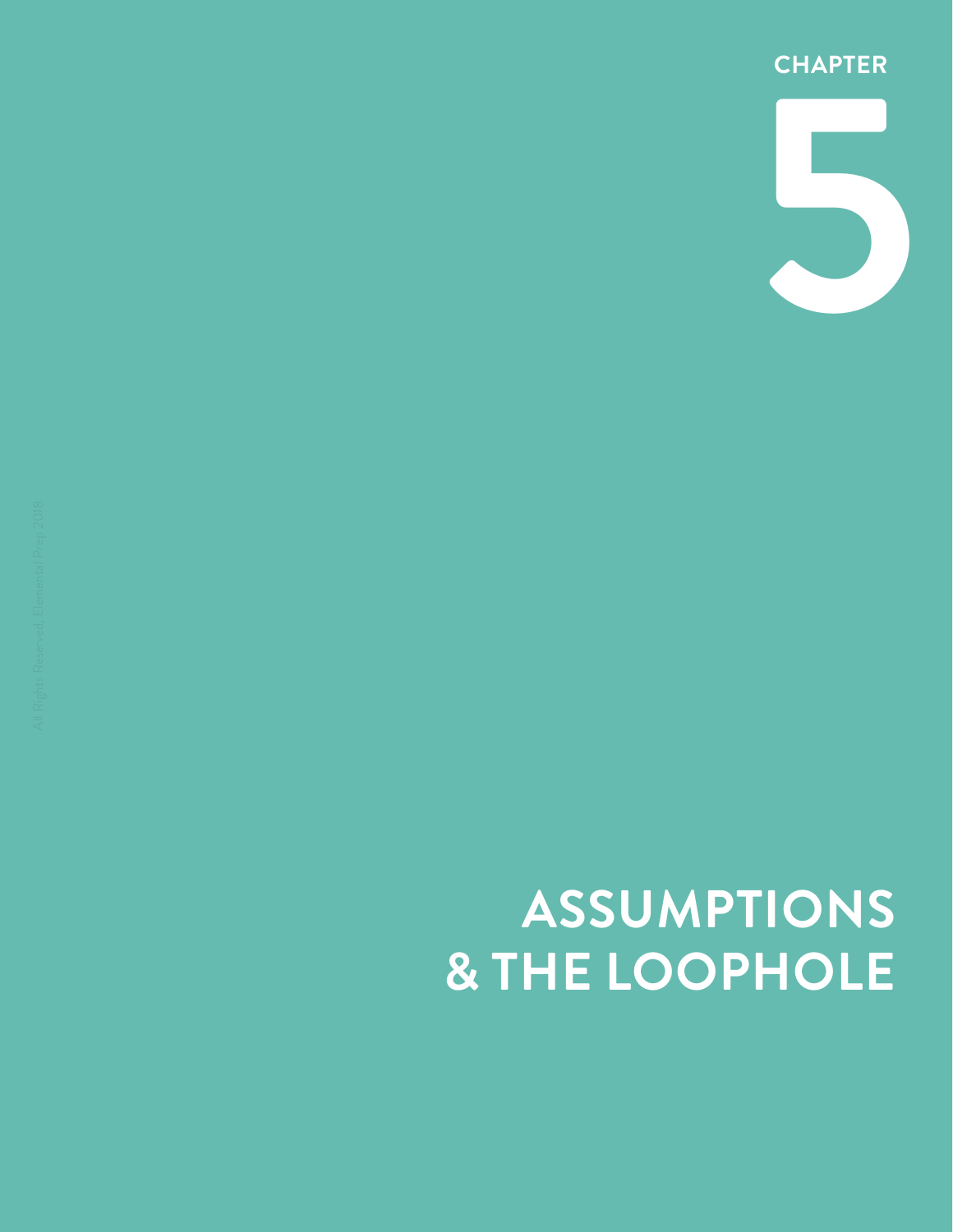#### **Assumptions** THE LINCHPIN OF YOUR LOGICAL REASONING SCORE

Pay close attention. This concept is often difficult for students to understand.

•

G.

|  |  | Let's start our discussion of assumptions with a simple argument: |
|--|--|-------------------------------------------------------------------|
|  |  |                                                                   |

| <b>PREMISE</b>    | There's banana bread on the table.                 |
|-------------------|----------------------------------------------------|
| <b>PREMISE</b>    | Camille very much enjoys banana bread.             |
| <b>CONCLUSION</b> | The banana bread will disappear within 20 minutes. |

Let's talk through the gap between the premises and the conclusion. The premises tell us that we've got some banana bread on the table and that Camille enjoys banana bread. That's cool, but there's not much we can infer from those premises besides the fact that Camille enjoys something on the table. Boring Inference, right? But that's good; we love boring. Boring is the valid conclusion signature.

The conclusion above is far from boring, and, hence, far from valid. It brings in disappearing banana bread and 20 minutes, new ideas that don't appear in the premises. Conclusions are supposed to be proven *by the premises*. If disappearing banana bread isn't even mentioned in the premises, chances are the premises aren't proving it 100% true. This is our gap between the premises and the conclusion, the most versatile asset you can detect on the LSAT.

The author is trying to trick you into bridging this gap for them. There's a specific, erroneous path that the untrained thinker will always take to subconsciously connect premises like these to the conclusion. Here's the erroneous thought the LSAT wants you to have: "Oh yeah, that bread is on the table and Camille is super into it. Of course, she'd eat it all. It's fine to say it would disappear." Seems reasonable, right? WRONG.

Most people don't even know they're having the thought described above. They auto-complete the argument without knowing it. Your ability to succeed at Logical Reasoning depends on your ability to notice yourself autocompleting: You can use the content of the auto-complete to your advantage. The auto-complete is *extremely* frequently the correct answer to whatever question follows the stimulus.

**This chapter is about three spins on the auto-complete: the sufficient assumption (SA), the necessary assumption (NA), and the Loophole (my personal favorite).** Let's talk through each of these spins one at a time.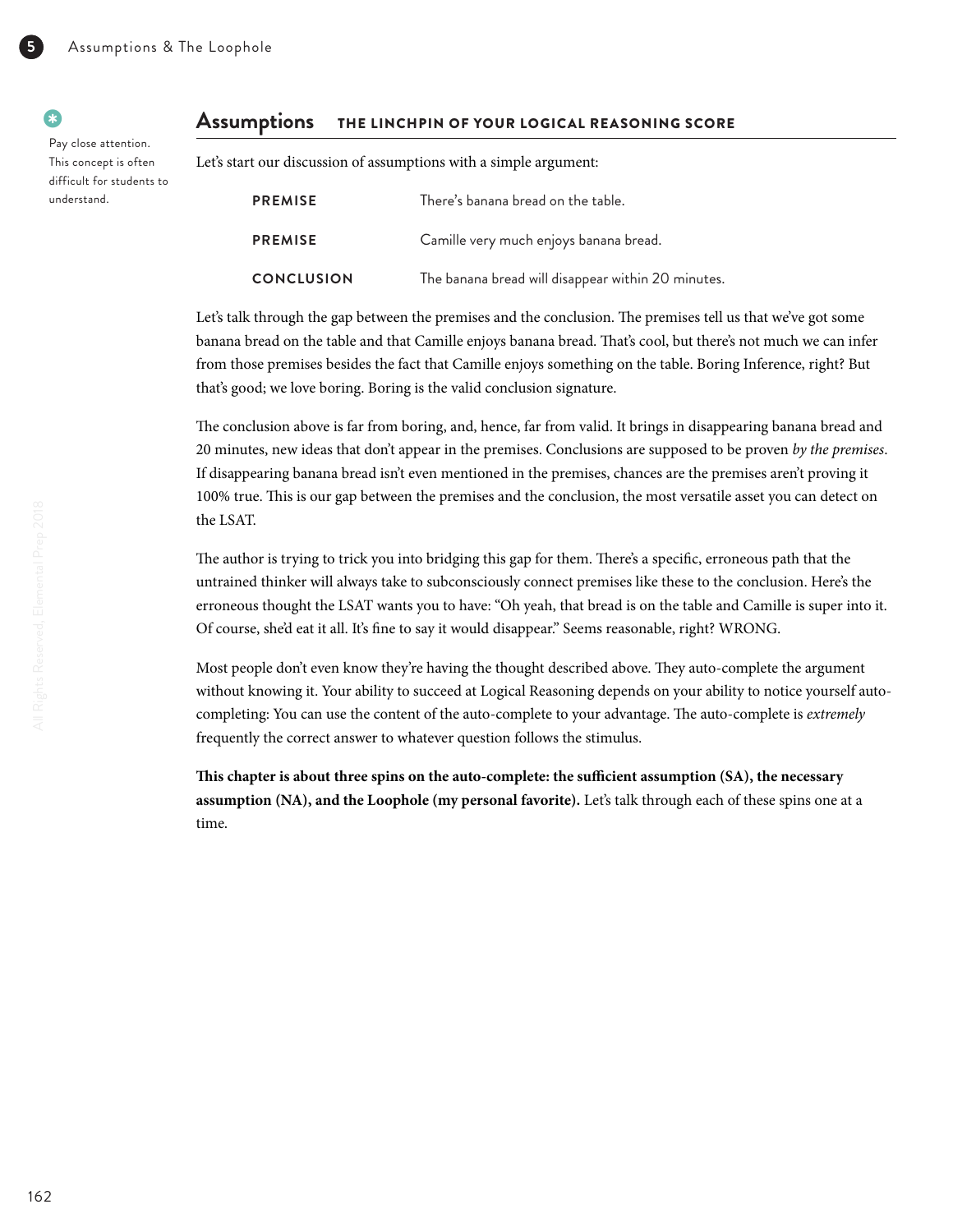## **The Sufficient Assumption** THE ARGUMENT'S SUPERHERO

A sufficient assumption proves the conclusion 100% true.

#### **Let's design a sufficient assumption: We'll prove the banana bread will disappear in 20 minutes.**

*Anything* is fair game as long as it *proves* the banana bread will disappear in 20 minutes. We can let our imagination run wild. *If* our idea is true, it will prove that the banana bread will definitely disappear. Here are a few ideas:

#### SUFFICIENT ASSUMPTION

*A malevolent stranger will take the banana bread from the table in 10 minutes.*

*Camille always eats everything she enjoys within 20 minutes.*

*Everything on the table will disappear in 20 minutes.*

#### WHAT DOES THIS SUFFICIENT ASSUMPTION PROVE?

*The banana bread will disappear within 20 minutes.*

*The banana bread will disappear within 20 minutes.*

*The banana bread will disappear within 20 minutes.*

#### WHY IS THIS A SUFFICIENT ASSUMPTION?

*The malevolent stranger taking the banana bread forces it to disappear.*

*If Camille eats the banana bread, that forces it to disappear.*

*Everything on the table includes the banana bread, so it will disappear for sure.*

Some of these sound crazy, right? Who said anything about a malevolent stranger in the premises? And who says that *everything* on the table has to disappear? These are outlandishly powerful statements; these sufficient assumptions *don't have to be* true. But this is what we want! Sufficient assumptions are supposed to be powerful.

Notice a few of the commonalities between the sufficient assumptions above. They're each using powerful words (like "will," "always," and "everything") and bridging the gap between the premises and the conclusion.

**The only thing that matters for the sufficient assumption is whether or not it forces the banana bread to disappear in 20 minutes.** *If* it forces the banana bread to disappear, it's golden. Each of these examples makes the banana bread disappear, so they are all sufficient assumptions.

#### **STOP**

| Pause right here. Pop quiz!           |  |
|---------------------------------------|--|
| What does a sufficient assumption do? |  |
| Write your answer here:               |  |

Write in an answer now. Look at the bottom of the page for my answer after you try yourself.

| $^\circ$ A sufficient assumption proves the conclusion 100%. That's the only quality a sufficient assumption has to have. |  |  |  |
|---------------------------------------------------------------------------------------------------------------------------|--|--|--|



Notice the sufficient indicators in the paragraph to the left! Sufficient assumptions are very... sufficient.